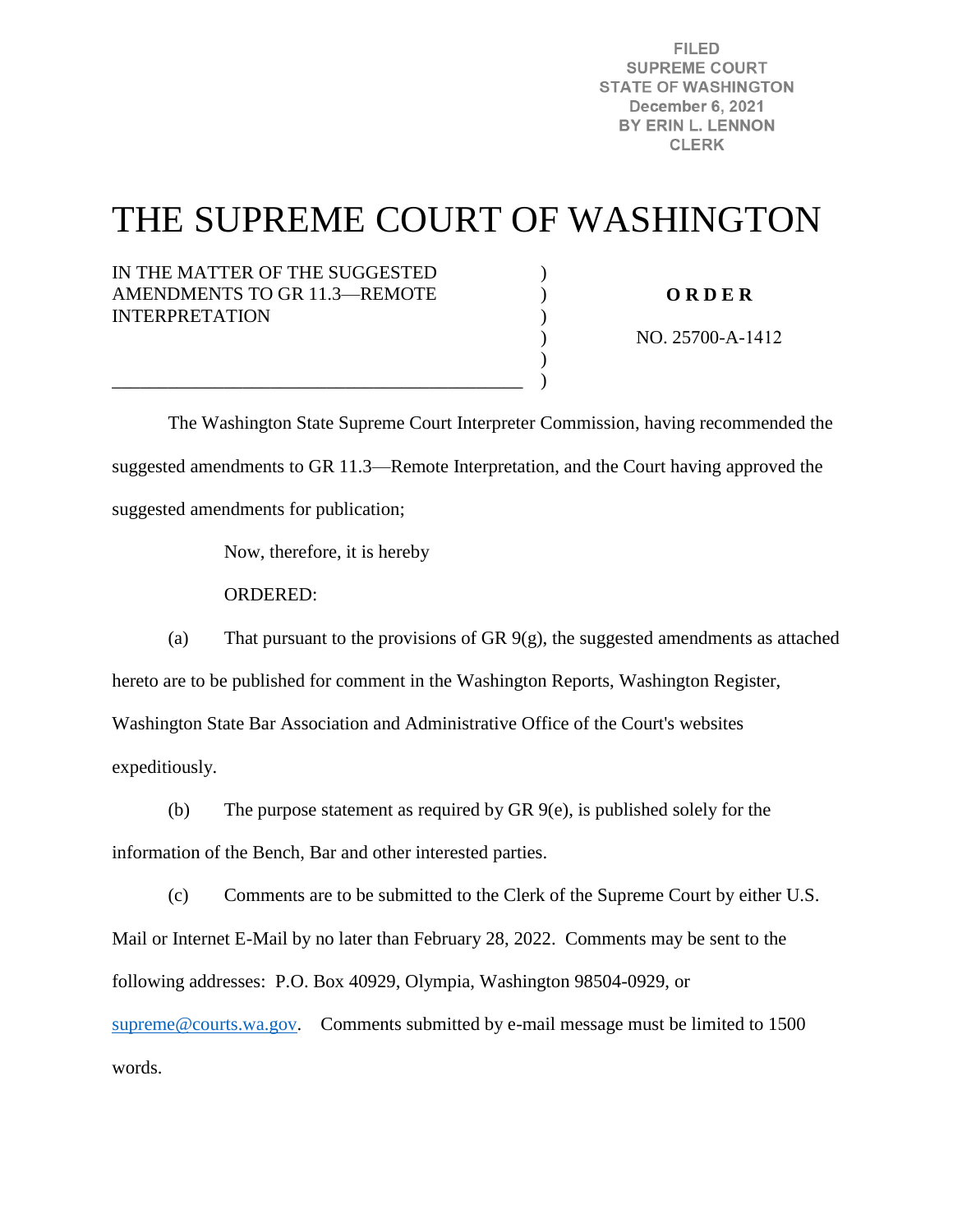Page 2 ORDER IN THE MATTER OF THE SUGGESTED AMENDMENTS TO GR 11.3—REMOTE INTERPRETATION

DATED at Olympia, Washington this 6th day of December, 2021.

For the Court

Conzález C.J.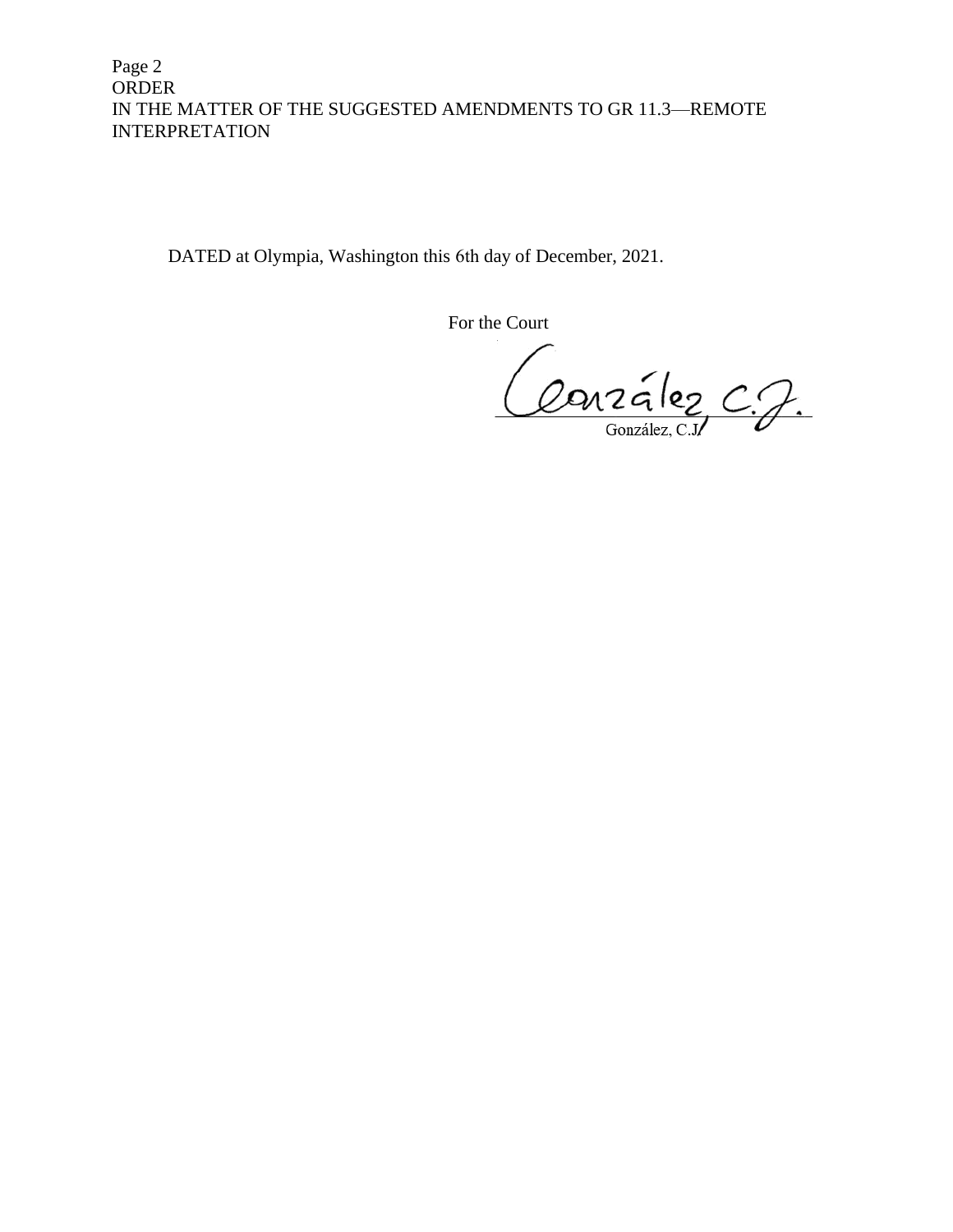# **GR 9 COVER SHEET**

#### Amended Rule

#### **Washington Supreme Court General Rule (GR) 11 Court Interpreters Rule 11.3 Remote Interpretation**

- (A) Name of Proponent: Washington State Supreme Court Interpreter Commission
- (B) Spokespersons: Judge Mafe Rajul, Chair, Interpreter Commission, Superior Court Judges Representative; Judge Matthew Antush, Interpreter Commission Issues Committee Chairperson, District and Municipal Court Judges Association Representative; Kristi Cruz, Attorney Representative, Interpreter Commission; Donna Walker, ASL Interpreter Representative, Interpreter Commission; Luisa Gracia Camón, Interpreter Representative, Interpreter Commission; and Diana Noman, Interpreter Representative, Interpreter Commission.

Purpose: To make amendments regarding the use of remote interpreting services during court proceedings to provide clarification, including the application of the rule to persons with hearing loss and to court participants. The suggested rule changes achieve the following:

- 1. It changes the title of the rule to reflect the use of a service, rather than the service itself.
- 2. It removes the requirement to conduct a preliminary determination for non-evidentiary hearings.
- 3. It removes the wording "fully and meaningfully participate," because this language is not defined.
- 4. It clarifies that interpreter services must be provided to all limited English-proficient persons and persons with hearing loss involved in a legal proceeding, which may be litigants, but also parents, witnesses, guardians, observers etc.
- 5. The requirement to provide documents in advance to interpreters was edited to remove the requirement as it pertains to parties, while leaving in the option to provide time at the hearing for an interpreter to review documents when courts are not able to provide them in advance.
- 6. It clarifies the section on recordings to remove the first sentence referring to court records as that is stated in a different court Rule. The proposed edits then focus on allowing parties to request a recording of the simultaneous interpretation itself and allows for flexibility as to how a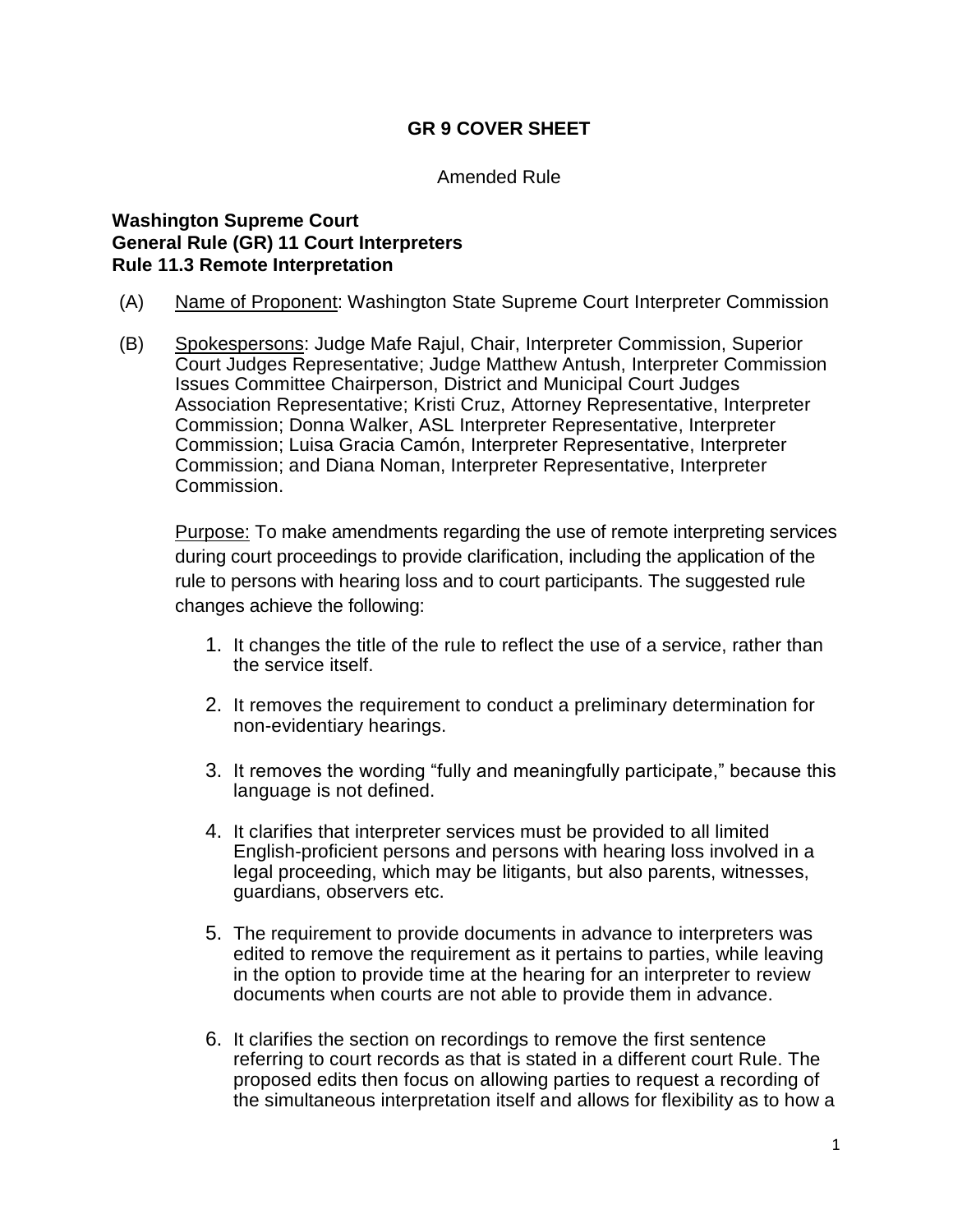## **Washington Supreme Court General Rule (GR) 11 Court Interpreters Rule 11.3 Remote Interpretation**

court chooses to create such a recording.

- 7. It inserts individual Comments to follow each rule, rather than place all the Comments at the end, which makes the intent and purpose of each individual section of the rule more closely paired to the rule language for comprehension and application.
- (D) Hearing: Not recommended.
- (E) Expedited Consideration: Expedited consideration is requested by the Commission.

# **Background Information:**

Pursuant to rule GR 11.1, the Commission is charged with developing policies governing the use of signed language and spoken language interpreters. In October 2020, the Interpreter Commission submitted requested rule changes to GR 11.3, reflecting the increased use of remote interpretation due, in part, to the coronavirus pandemic. Understanding that there was an immediate need for guidance on the use of remote interpreter services, the rule changes were submitted for expedited consideration. The proposed changes were adopted by the Washington Supreme Court and went into effect on December 29, 2020. Following the adoption of changes to rule GR 11.3, the Commission received feedback from multiple sources, including comments from the District and Municipal Court Judges Association (DMCJA). The proposed changes in this packet reflect the efforts of the Commission to respond to the feedback received and to provide clarification to courts in an effort to improve access to justice.

Previously, in Section (a), the rule did not allow for the use of telephonic interpreter services in evidentiary hearings. In modernizing the rule, Section (a) allows courts to utilize remote interpreter services for evidentiary hearings but requires the court to make a preliminary determination, on the record, of the LEP person or the person with a hearing loss's ability to participate in this manner. The Commission received feedback that this preliminary determination was overly burdensome in non-evidentiary hearings. The proposed rule change modifies the rule to remove this step of the preliminary determination in non-evidentiary hearings

Additionally, the phrase, "to fully and meaningfully participate," was removed since that language is not defined and would be difficult for courts to implement. The comment acts to provide this context and rationale, without retaining the language in the rule itself.

The rule is being modified throughout to acknowledge that use of the term, "litigant," is too narrow. This change also recognizes that individuals utilizing interpreter services are not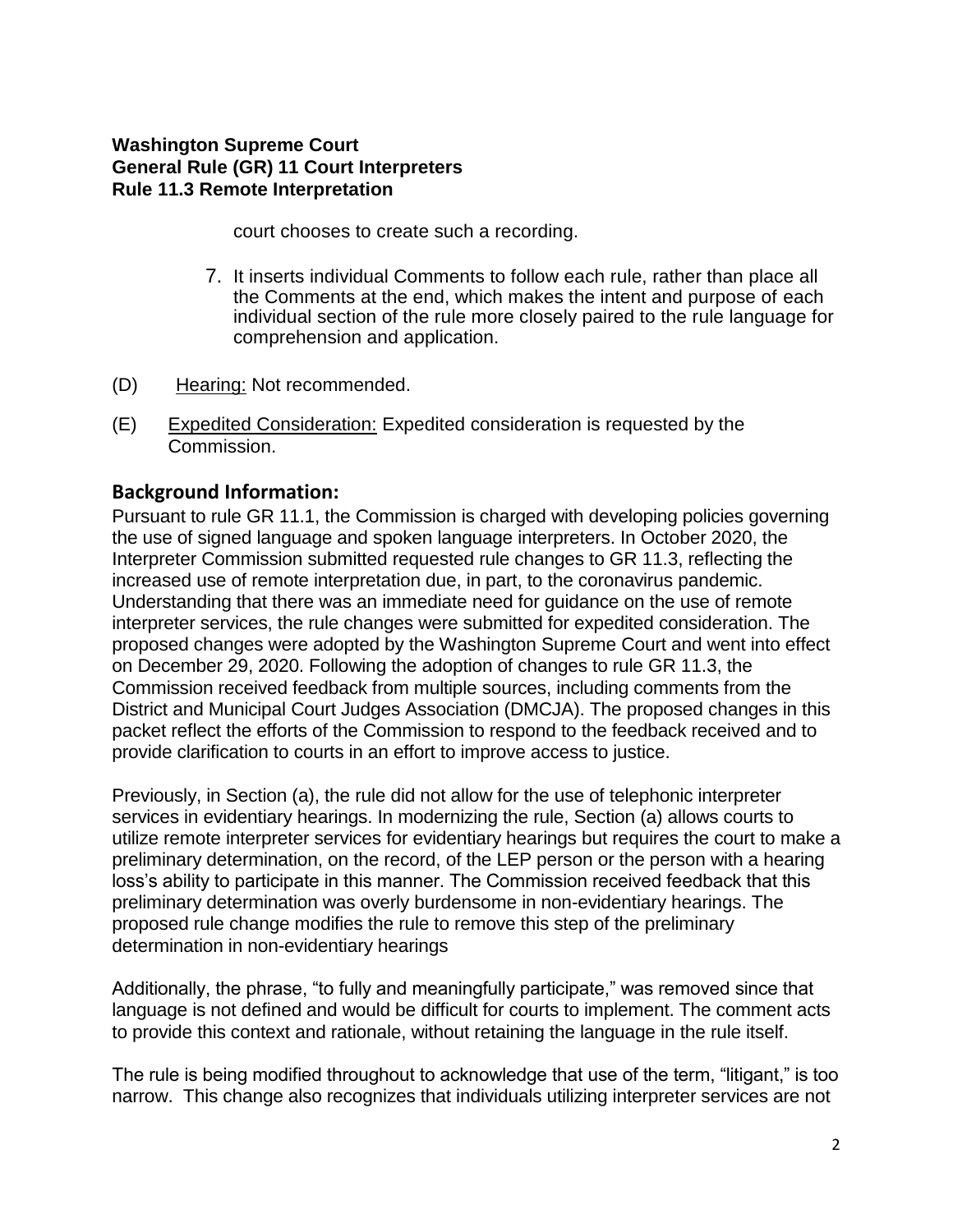## **Washington Supreme Court General Rule (GR) 11 Court Interpreters Rule 11.3 Remote Interpretation**

limited to this role, but also include witnesses, parents or guardians, and court observers. In most instances, the use of the term, "litigant," was expanded to incorporate this broader view except for the reference to attorney and client communications, when the use of the term litigant is appropriate.

In Section (f), the Commission received feedback that providing documents to interpreters in advance of a hearing is administratively challenging and would require additional staff resources. While the Commission understands this concern, the rule already incorporates an exception allowing courts to provide interpreters with time at the hearing to review documents in instances when providing them in advance is not practical. The Commission does recommend a rule change to remove the requirement that parties provide such documents in advance, given the difficulty in facilitating the transfer of data between parties and interpreters. The Commission is mindful that providing interpreters with relevant documents and information in advance of a hearing, or allowing them time at the hearing to review documents, increases accuracy and efficiency in legal proceedings.

In Section (h), the proposed edit seeks to clarify that the recording is of the simultaneous interpretation, meaning the interpretation that the LEP person or person with hearing loss is receiving. The interpretation into English is already part of the official record. There are situations where it is appropriate for a party to request that a recording be made of the interpretation in the foreign spoken language or in the signed language, for issues of challenge or appeal. Because courts will have different approaches to making such a recording, the language in the section was edited to allow courts the flexibility in how they create such a recording.

In conclusion, the proposed changes will provide clarification and flexibility to Washington courts while ensuring that the use of remote interpretation services is done in a manner that provides meaningful access to LEP persons and persons with hearing loss.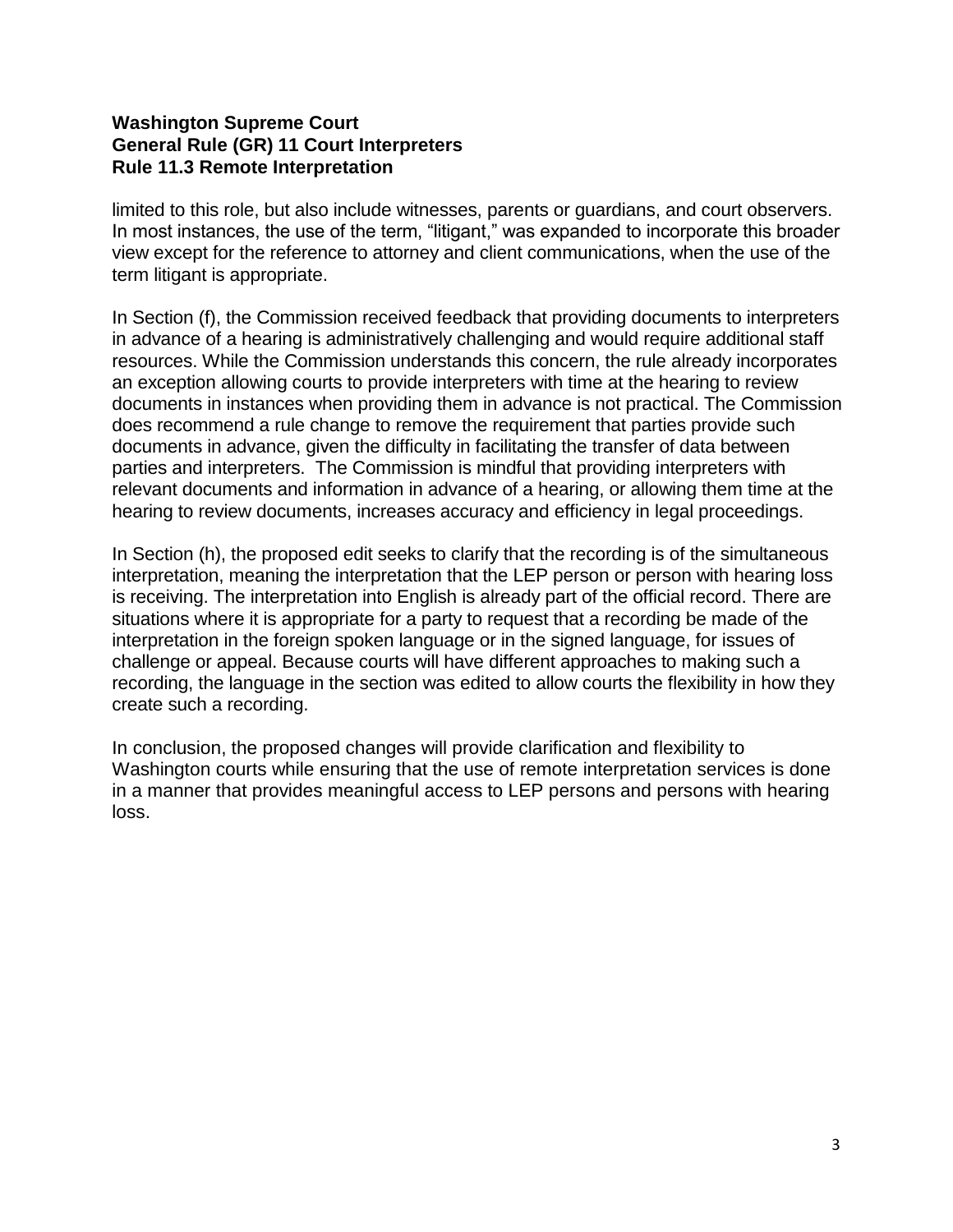| 1                     |    | GR 11.3                                                                                                                                                                                                                                                                                                                                                                                                                                                                                        |
|-----------------------|----|------------------------------------------------------------------------------------------------------------------------------------------------------------------------------------------------------------------------------------------------------------------------------------------------------------------------------------------------------------------------------------------------------------------------------------------------------------------------------------------------|
| $\overline{2}$        |    | <b>REMOTE INTERPRETATION INTERPRETING</b>                                                                                                                                                                                                                                                                                                                                                                                                                                                      |
| 3                     |    |                                                                                                                                                                                                                                                                                                                                                                                                                                                                                                |
| 4<br>5<br>6<br>7<br>8 |    | (a) Whenever an interpreter is appointed in a legal proceeding, the interpreter shall appear in<br>person unless the Court makes a good cause finding that an in-person interpreter is not<br>practicable, and where it will allow the users to fully and meaningfully participate in the<br>proceedings. The court shall make a preliminary determination on the record, on the basis of<br>testimony of the person utilizing the interpreter services, of such ability to participate and if |
| 9                     |    | not, the court must provide alternative access.                                                                                                                                                                                                                                                                                                                                                                                                                                                |
| 10                    |    |                                                                                                                                                                                                                                                                                                                                                                                                                                                                                                |
| 11<br>12              |    | Interpreters may be appointed to provide interpretation via audio only or audio-visual<br>communication platforms for non-evidentiary proceedings. For evidentiary proceedings, the                                                                                                                                                                                                                                                                                                            |
| 13<br>14<br>15        |    | interpreter shall appear in person unless the Court makes a good cause finding that an in-<br>person interpreter is not practicable. The Court shall make a preliminary determination on the<br>record, on the basis of the testimony of the person utilizing the interpreter services, of the                                                                                                                                                                                                 |
| 16<br>17              |    | person's ability to participate via remote interpretation services.                                                                                                                                                                                                                                                                                                                                                                                                                            |
| 18                    |    | Comment                                                                                                                                                                                                                                                                                                                                                                                                                                                                                        |
| 19                    | 1. | Section (a) is a significant departure from prior court rule which limited the use of telephonic                                                                                                                                                                                                                                                                                                                                                                                               |
| 20                    |    | interpreter services to non-evidentiary hearings. While remote interpretation is permissible, in-                                                                                                                                                                                                                                                                                                                                                                                              |
| 21                    |    | person interpreting services are the primary and preferred way of providing interpreter services                                                                                                                                                                                                                                                                                                                                                                                               |
| 22                    |    | for legal proceedings. Because video remote interpreting provides the participants and litigants                                                                                                                                                                                                                                                                                                                                                                                               |
| 23                    |    | and interpreters the ability to see and hear all parties, it is more effective than telephonic                                                                                                                                                                                                                                                                                                                                                                                                 |
| 24                    |    | interpreter services. Allowing remote interpretation for evidentiary hearings will provide                                                                                                                                                                                                                                                                                                                                                                                                     |
| 25                    |    | flexibility to courts to create greater accessibility. However, in using this mode of delivering                                                                                                                                                                                                                                                                                                                                                                                               |
| 26                    |    | interpreter services, where the interpreter is remotely situated, courts must ensure that the                                                                                                                                                                                                                                                                                                                                                                                                  |
| 27                    |    | remote interpretation is as effective and meaningful as it would be in-person and that the LEP                                                                                                                                                                                                                                                                                                                                                                                                 |
| 28                    |    | (Limited English Proficient) litigant person or person with hearing loss is provided full access to                                                                                                                                                                                                                                                                                                                                                                                            |
| 29                    |    | the proceedings. Interpreting in courts involves more than the communications that occur                                                                                                                                                                                                                                                                                                                                                                                                       |
| 30                    |    | during a legal proceeding and courts utilizing remote interpretation should develop measures to                                                                                                                                                                                                                                                                                                                                                                                                |
| 31                    |    | address how LEP and persons with hearing loss will have access to communications occurring                                                                                                                                                                                                                                                                                                                                                                                                     |
| 32                    |    | outside the courtroom where the in-person interpreter would have facilitated this                                                                                                                                                                                                                                                                                                                                                                                                              |
| 33                    |    | communication. Courts should make a preliminary determination on the record regarding the                                                                                                                                                                                                                                                                                                                                                                                                      |
| 34                    |    | effectiveness of remote interpretation and the ability of the LEP litigant to meaningfully                                                                                                                                                                                                                                                                                                                                                                                                     |
| 35                    |    | participate at each occurrence because circumstances may change over time necessitating an                                                                                                                                                                                                                                                                                                                                                                                                     |
| 36                    |    | ongoing determination that the remote interpretation is effective and enables the parties to                                                                                                                                                                                                                                                                                                                                                                                                   |
| 37                    |    | meaningfully participate.                                                                                                                                                                                                                                                                                                                                                                                                                                                                      |
| 38                    |    |                                                                                                                                                                                                                                                                                                                                                                                                                                                                                                |
| 39                    |    | Interpreting in courts involves more than the communications that occur during a legal                                                                                                                                                                                                                                                                                                                                                                                                         |
| 40                    |    | proceeding and courts utilizing remote interpretation should develop measures to address how                                                                                                                                                                                                                                                                                                                                                                                                   |
| 41                    |    | LEP and persons with hearing loss will have access to communications occurring outside the                                                                                                                                                                                                                                                                                                                                                                                                     |
| 42                    |    | courtroom where the in-person interpreter would have facilitated this communication. Courts                                                                                                                                                                                                                                                                                                                                                                                                    |
| 43                    |    | should make a preliminary determination on the record regarding the effectiveness of remote                                                                                                                                                                                                                                                                                                                                                                                                    |
| 44                    |    | interpretation and the ability of the LEP litigantperson utilizing the interpreter service to                                                                                                                                                                                                                                                                                                                                                                                                  |
| 45                    |    | meaningfully participate at each occurrence, because circumstances may change over time                                                                                                                                                                                                                                                                                                                                                                                                        |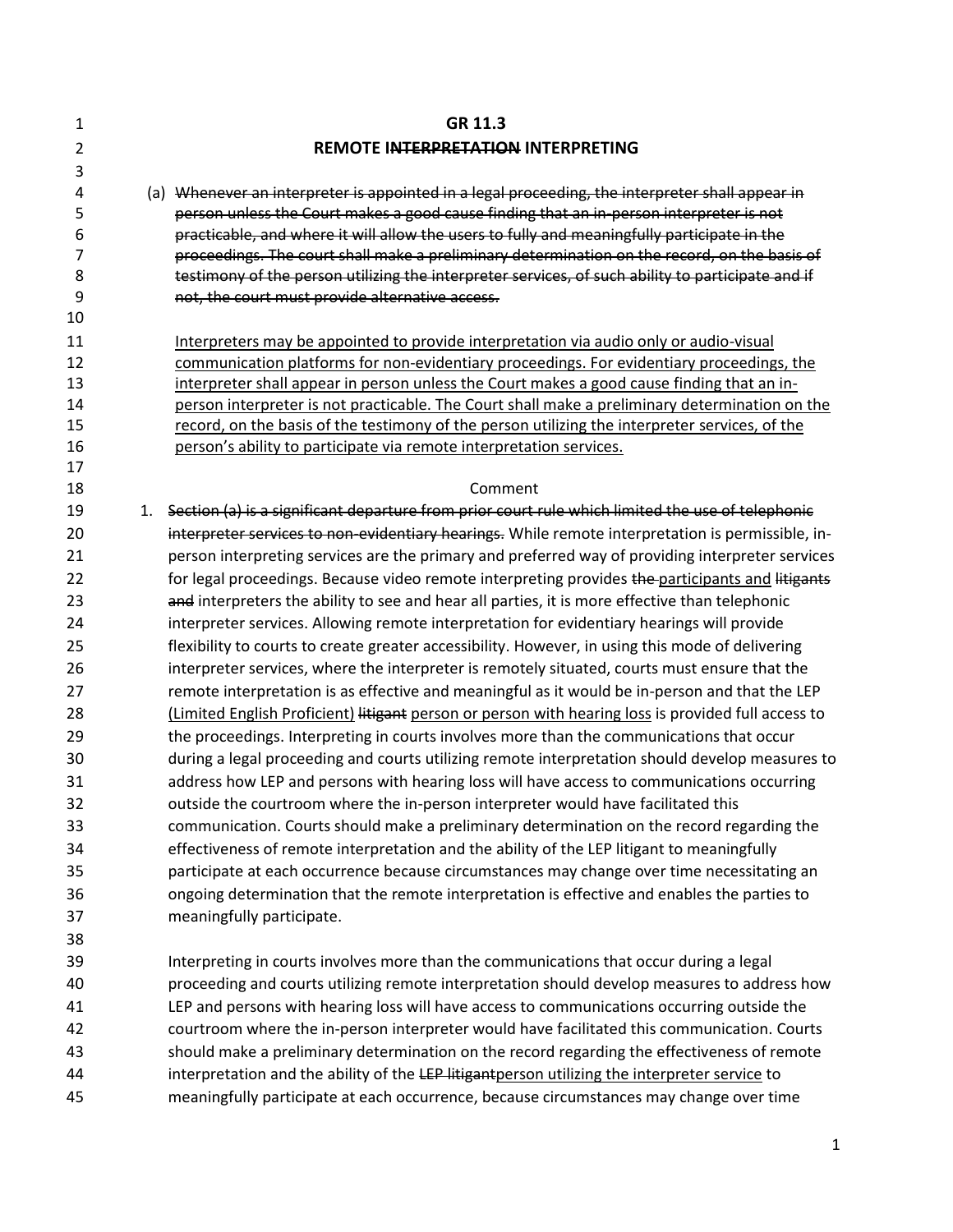| $\mathbf{1}$   | necessitating an ongoing determination that the remote interpretation is effective and enables        |
|----------------|-------------------------------------------------------------------------------------------------------|
| $\overline{2}$ | the parties to meaningfully participate.                                                              |
| 3              |                                                                                                       |
| 4              | (b) Chapters 2.42 and 2.43 RCW and GR 11.2 must be followed regarding the interpreter's               |
| 5              | qualifications and eCode of pProfessional FResponsibility for-judiciary iInterpreters.                |
| 6              |                                                                                                       |
| $\overline{7}$ | Comment                                                                                               |
| 8              | Section (b) reinforces the requirement that interpreters appointed to appear remotely must            |
| 9              | meet the qualification standards established in RCW 2.42 and 2.43 and they must be familiar           |
| 10             | with and comply with the eCode of pProfessional FResponsibility for-judiciary iInterpreters.          |
| 11             | Courts are discouraged from using telephonic interpreter service providers who cannot meet            |
| 12             | the qualification standards outlined in RCW 2.42 and 2.43.                                            |
| 13             |                                                                                                       |
| 14             | (c) In all remote interpreting court events, both the litigantLEP individual and the interpreter must |
| 15             | have clear audio of all participants throughout the hearing. In video remote court events, the        |
| 16             | litigantperson with hearing loss and the interpreter must also have a clear video image of theall     |
| 17             | participants throughout the hearing.                                                                  |
| 18<br>19       | Comment                                                                                               |
| 20             |                                                                                                       |
| 21             | Section (c) discusses the importance of courts using appropriate equipment and technology             |
| 22             | when providing interpretation services through remote means. Courts should ensure that the            |
| 23             | technology provides clear audio and video, where applicable, to all participants. Because of the      |
| 24             | different technology and arrangement within a given court, audio transmissions can be                 |
| 25             | interrupted by background noise or by distance from the sound equipment. This can limit the           |
| 26             | ability of the interpreter to accurately interpret. Where the litigantLEP person or person with       |
| 27             | hearing loss is also appearing remotely, as is contemplated in (h), courts should also ensure         |
| 28             | that the technology allows litigantsfor full access to all visual and auditory information.           |
|                |                                                                                                       |
| 29             | When utilizing remote video interpreting for persons with hearing loss, the following                 |
| 30             | performance standards must be met: real-time, full-motion video and audio over a dedicated            |
| 31             | high-speed, wide-bandwidth video connection or wireless connection that delivers high-quality         |
| 32             | video images that do not produce lags, choppy, blurry, or grainy images, or irregular pauses in       |
| 33             | communication; a sharply delineated image that is large enough to display the interpreter and         |
| 34             | person using sign language's face, arms, hands, and fingers the face, arms, hands, and fingers        |
| 35             | of both the interpreter and the person using sign language; and clear, audible transmission of        |
| 36             | voices.                                                                                               |
| 37             | (d) If the telephonic or video technology does not allow simultaneous interpreting, the hearing       |
| 38             | shall be conducted to allow consecutive interpretation of all statements.                             |
| 39             |                                                                                                       |
| 40             | (e) The court must provide a means for confidential attorney-client communications during             |
| 41             | hearings, and allow for these communications to be interpreted confidentially.                        |
| 42             |                                                                                                       |
| 43             | Comment                                                                                               |
|                |                                                                                                       |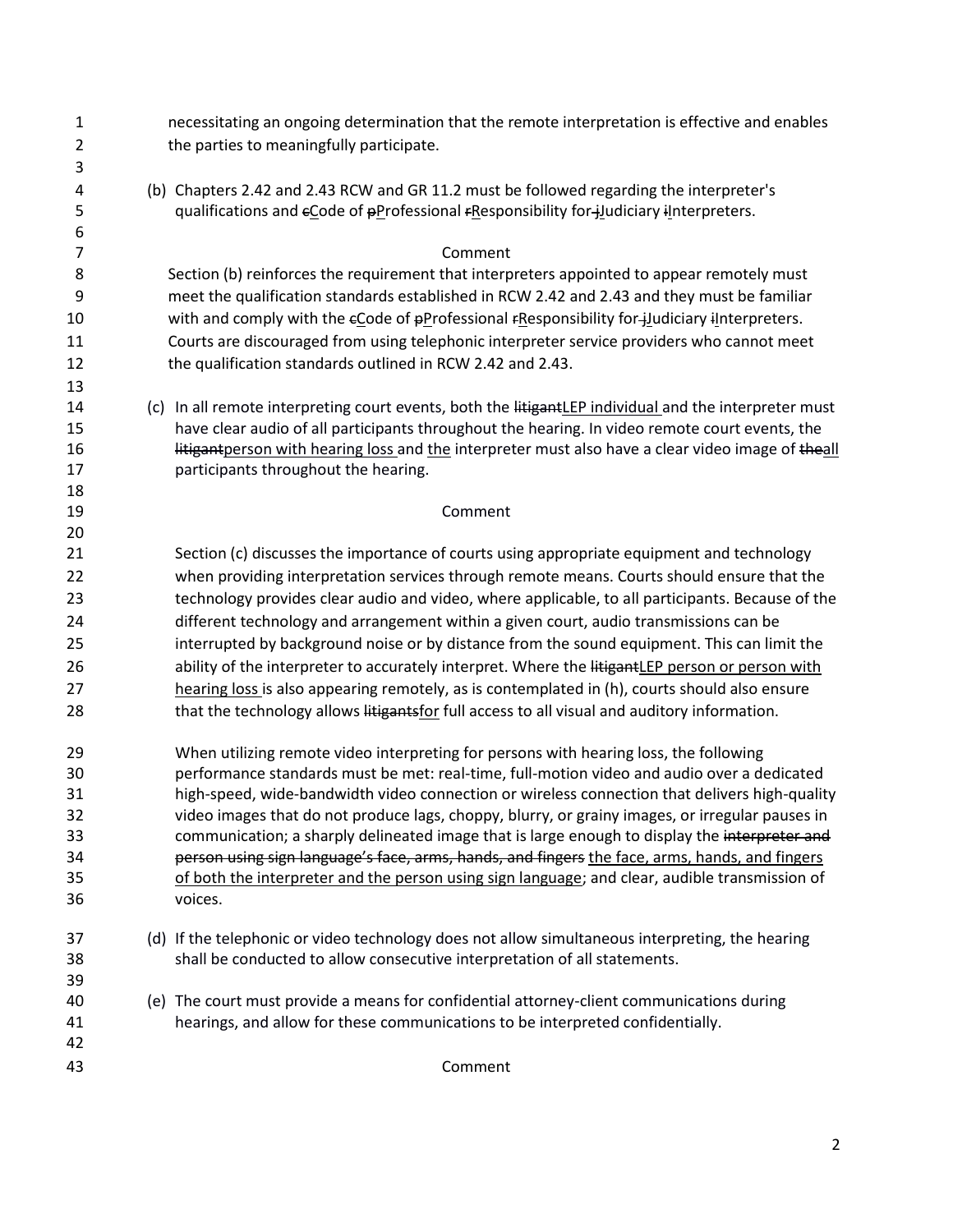| 1<br>2<br>3<br>4<br>5<br>6<br>7<br>8<br>9 | Section (e) reiterates the importance of the ability of individuals to consult with their attorneys,<br>(f)<br>throughout a legal proceeding. When the interpreter is appearing remotely, courts should<br>develop practices to allow these communications to occur. At times, the court interpreter will<br>interpret communications between an LEP or Deaf litigant and an attorney just before a<br>hearing is starting, during court recesses, and at the conclusion of a hearing. These practices<br>should be supported even when the court is using remote interpreting services. To ensure<br>accuracy of the record, the court and the parties should, where practicable, courts should<br>provide relevant case information and documents to the interpreter in advance of the hearing<br>including, but not limited to: |
|-------------------------------------------|------------------------------------------------------------------------------------------------------------------------------------------------------------------------------------------------------------------------------------------------------------------------------------------------------------------------------------------------------------------------------------------------------------------------------------------------------------------------------------------------------------------------------------------------------------------------------------------------------------------------------------------------------------------------------------------------------------------------------------------------------------------------------------------------------------------------------------|
| 10<br>11                                  | (i)<br>Copies of documents furnished to other participants such as complaints, guilty<br>pleas, briefs, jury instructions, infraction tickets, police reports, etc.                                                                                                                                                                                                                                                                                                                                                                                                                                                                                                                                                                                                                                                                |
| 12                                        | (ii)<br>Names of all participants such as the parties, judge, attorneys, and witnesses.                                                                                                                                                                                                                                                                                                                                                                                                                                                                                                                                                                                                                                                                                                                                            |
| 13<br>14<br>15                            | If not practicable to provide documents in advance, courts should allow time for<br>(iii)<br>the interpreter to review documents or evidence when necessary for accurate interpretation.                                                                                                                                                                                                                                                                                                                                                                                                                                                                                                                                                                                                                                           |
| 16<br>17<br>18<br>19                      | (g) Written documents, the content of which would normally be interpreted, must be read aloud<br>by a person other than the interpreter to allow for full interpretation of the material by the<br>interpreter.                                                                                                                                                                                                                                                                                                                                                                                                                                                                                                                                                                                                                    |
| 20<br>21<br>22<br>23<br>24<br>25          | (h) Upon the request of a party, the court may make and maintain aan audio recording of the spoken<br>language interpretations or a video recording of the signed language interpretations made<br>during a hearing. Any recordings permitted by this subparagraph shall be made and maintained<br>in the same manner as other audio or video recordings of court proceedings. This subparagraph<br>shall not apply to court interpretations during jury discussions and deliberations.                                                                                                                                                                                                                                                                                                                                            |
| 26<br>27                                  | Comment                                                                                                                                                                                                                                                                                                                                                                                                                                                                                                                                                                                                                                                                                                                                                                                                                            |
| 28<br>29<br>30<br>31<br>32                | Section (h) first recognizes that interpreted testimony is part of the official record. For court<br>interpreting, Iit is the industry standard to use simultaneous interpreting mode when the LEP<br>or Deaf individual is not an active speaker or signerpart. The use of consecutive interpreting<br>mode is the industry standardgeneral practice for witness testimony where the witness is<br>themselves LEP or Deaf., is to utilize the consecutive interpreting mode. This allows for the                                                                                                                                                                                                                                                                                                                                  |
| 33<br>34<br>35<br>36                      | English interpretation to be on the record. The second portion of tIhis section, also<br>addresses high stakes situations where, at the request of a party, the court is to make a<br>recording of the interpretation throughout the hearing, aside from privileged<br>communications. If the court is not able to meet this requirement, an in-person hearing is                                                                                                                                                                                                                                                                                                                                                                                                                                                                  |
| 37<br>38<br>39<br>40                      | more appropriate to allow recording of both the statements made on the record and the<br>interpretation throughout during the hearing. Recordings shall not be made of<br>interpretations during jury discussions and deliberations off the record.                                                                                                                                                                                                                                                                                                                                                                                                                                                                                                                                                                                |
| 41<br>42                                  | (i) When using remote interpreter services in combination with remote legal proceedings, courts<br>should ensure the following: the LEP person or person with hearing loss is able to access the                                                                                                                                                                                                                                                                                                                                                                                                                                                                                                                                                                                                                                   |
| 43                                        | necessary technology to join the proceeding remotely; the remote technology allows for                                                                                                                                                                                                                                                                                                                                                                                                                                                                                                                                                                                                                                                                                                                                             |
| 44<br>45                                  | confidential attorney-client communications, or the court provides alternative means for these<br>communications; the remote technology allows for simultaneous interpreting, or the court shall                                                                                                                                                                                                                                                                                                                                                                                                                                                                                                                                                                                                                                   |
|                                           |                                                                                                                                                                                                                                                                                                                                                                                                                                                                                                                                                                                                                                                                                                                                                                                                                                    |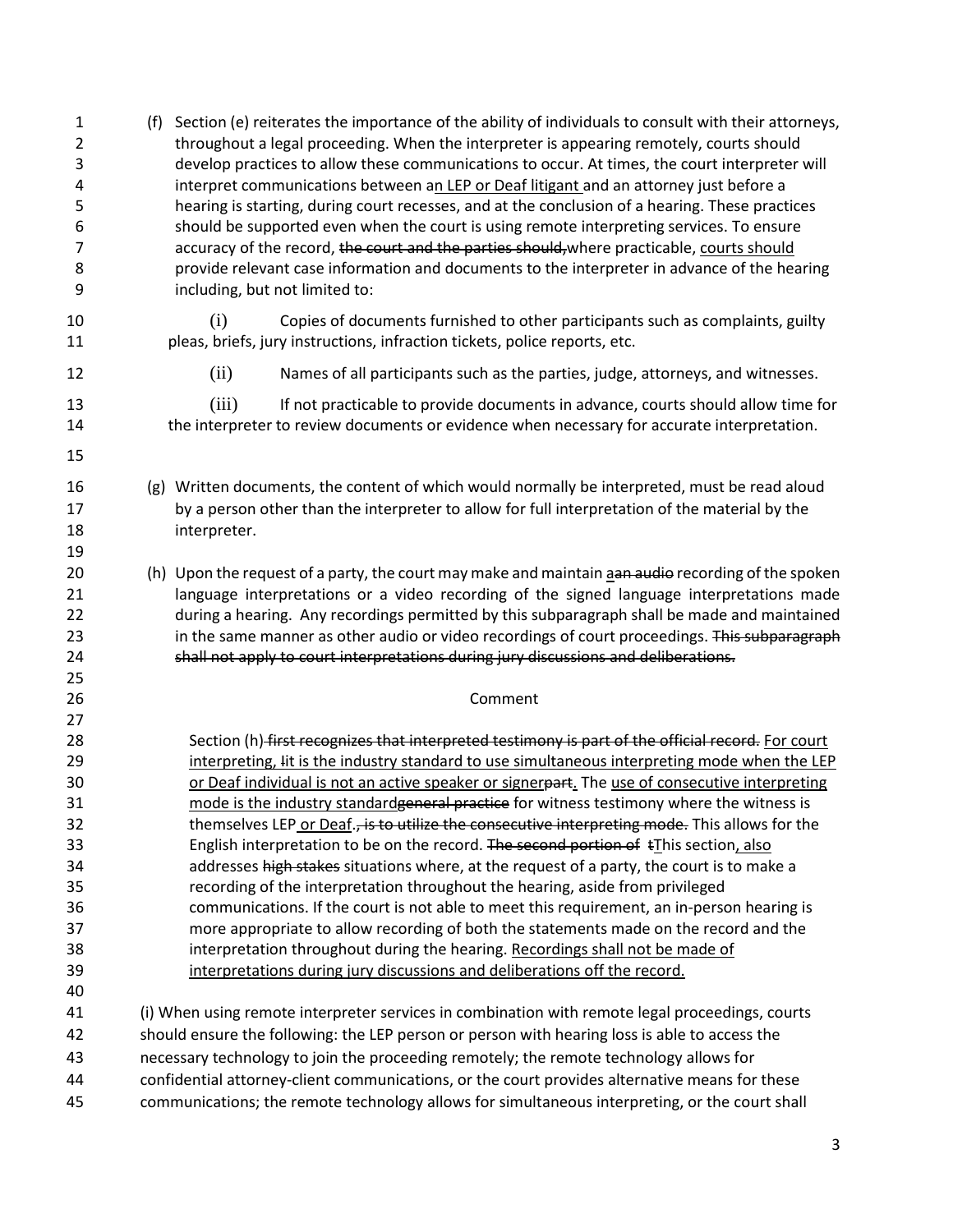| 1<br>$\overline{2}$<br>3<br>4<br>5 | conduct the hearing using with consecutive interpretation and take measures to ensure<br>interpretation of all statements; translated instructions on appearing remotely are provided, or<br>alternative access to this information is provided through interpretation services; audio and video<br>feeds are clear; and judges, court staff, attorneys, and interpreters are trained on the use of the<br>remote platform. |
|------------------------------------|-----------------------------------------------------------------------------------------------------------------------------------------------------------------------------------------------------------------------------------------------------------------------------------------------------------------------------------------------------------------------------------------------------------------------------|
|                                    |                                                                                                                                                                                                                                                                                                                                                                                                                             |
| 6                                  |                                                                                                                                                                                                                                                                                                                                                                                                                             |
| 7<br>8                             | Comment                                                                                                                                                                                                                                                                                                                                                                                                                     |
| 9                                  | Section (i) contemplates a situation where the legal proceeding is occurring remotely,                                                                                                                                                                                                                                                                                                                                      |
| 10                                 | including the interpretation. In this situation, all or most parties and participants at the                                                                                                                                                                                                                                                                                                                                |
| 11                                 | hearing are appearing remotely and additional precautions regarding accessibility are                                                                                                                                                                                                                                                                                                                                       |
| 12                                 | warranted. This section highlights some of the additional considerations courts should make                                                                                                                                                                                                                                                                                                                                 |
| 13                                 | when coupling remote interpretation with a remote legal proceeding.                                                                                                                                                                                                                                                                                                                                                         |
| 14                                 | Comments:                                                                                                                                                                                                                                                                                                                                                                                                                   |
| 15                                 |                                                                                                                                                                                                                                                                                                                                                                                                                             |
| 16                                 | (1) Section (a) is a significant departure from prior court rule which limited the use of telephonic                                                                                                                                                                                                                                                                                                                        |
| 17                                 | interpreter services to non-evidentiary hearings. While remote interpretation is permissible, in-                                                                                                                                                                                                                                                                                                                           |
| 18                                 | person interpreting services are the primary and preferred way of providing interpreter services                                                                                                                                                                                                                                                                                                                            |
| 19                                 | for legal proceedings. Because video remote interpreting provides the litigants and interpreters                                                                                                                                                                                                                                                                                                                            |
| 20                                 | the ability to see and hear all parties, it is more effective than telephonic interpreter services.                                                                                                                                                                                                                                                                                                                         |
| 21                                 | Allowing remote interpretation for evidentiary hearings will provide flexibility to courts to create                                                                                                                                                                                                                                                                                                                        |
| 22                                 | greater accessibility. However, in using this mode of delivering interpreter services, where the                                                                                                                                                                                                                                                                                                                            |
| 23                                 | interpreter is remotely situated, courts must ensure that the remote interpretation is as                                                                                                                                                                                                                                                                                                                                   |
| 24                                 | effective and meaningful as it would be in-person and that the LEP litigant is provided full access                                                                                                                                                                                                                                                                                                                         |
| 25                                 | to the proceedings. Interpreting in courts involves more than the communications that occur                                                                                                                                                                                                                                                                                                                                 |
| 26                                 | during a legal proceeding and courts utilizing remote interpretation should develop measures to                                                                                                                                                                                                                                                                                                                             |
| 27                                 | address how LEP and persons with hearing loss will have access to communications occurring                                                                                                                                                                                                                                                                                                                                  |
| 28                                 | outside the courtroom where the in-person interpreter would have facilitated this                                                                                                                                                                                                                                                                                                                                           |
| 29                                 | communication. Courts should make a preliminary determination on the record regarding the                                                                                                                                                                                                                                                                                                                                   |
| 30                                 | effectiveness of remote interpretation and the ability of the LEP litigant to meaningfully                                                                                                                                                                                                                                                                                                                                  |
| 31                                 | participate at each occurrence because circumstances may change over time necessitating an                                                                                                                                                                                                                                                                                                                                  |
| 32                                 | ongoing determination that the remote interpretation is effective and enables the parties to                                                                                                                                                                                                                                                                                                                                |
| 33                                 | meaningfully participate.                                                                                                                                                                                                                                                                                                                                                                                                   |
| 34                                 |                                                                                                                                                                                                                                                                                                                                                                                                                             |
| 35                                 | Interpreting in courts involves more than the communications that occur during a legal                                                                                                                                                                                                                                                                                                                                      |
| 36                                 | proceeding and courts utilizing remote interpretation should develop measures to address how                                                                                                                                                                                                                                                                                                                                |
| 37                                 | LEP and persons with hearing loss will have access to communications occurring outside the                                                                                                                                                                                                                                                                                                                                  |
| 38                                 | courtroom where the in-person interpreter would have facilitated this communication.                                                                                                                                                                                                                                                                                                                                        |
| 39                                 |                                                                                                                                                                                                                                                                                                                                                                                                                             |